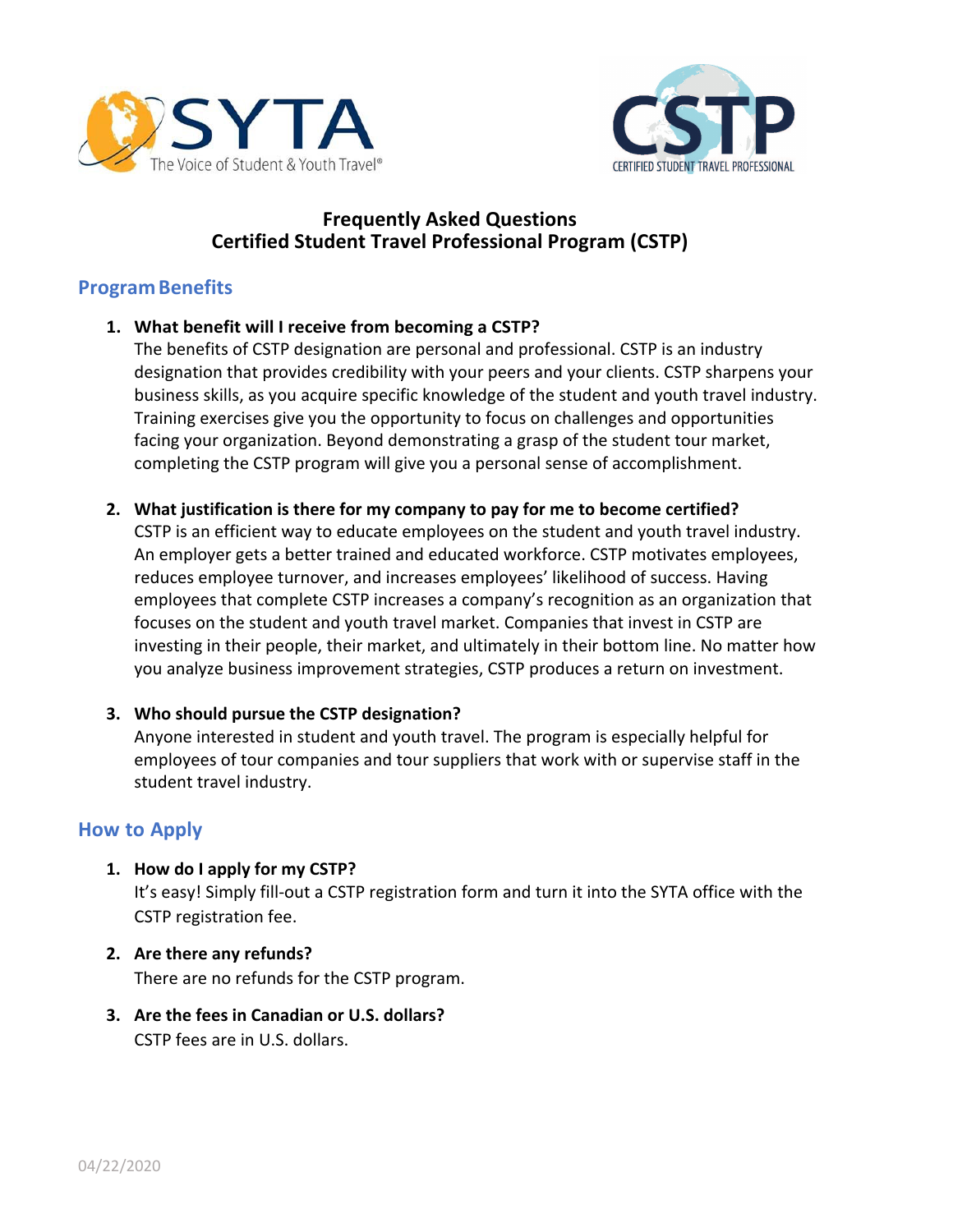



#### **4. How long do I have to complete the program?**

You have three full years from the date that you apply for the program with SYTA to complete all requirements. After the three-year period you will need to re- enroll, which means paying the fees and meeting the requirements at that time.

### **5. Are there requirements to maintain my designation?**

Yes, because the student market is dynamic and fast paced, the CSTP program requires you to stay current, too. Every three years after completion, you must complete the requirements for certification renewal.

**6. Are there discounts for multiple employees of one company in the program?** There are not multiple employee discounts.

## **7. Is this program open to Actives and Associates?** Yes, it is open to anyone interested in furthering their understanding, grasp and comprehension of student and youth travel.

**8. What is the enrollment deadline to register for the current year?** You can register at any time.

## **9. How long will it take to complete the program?**

It should take 1 to 2 years to complete the program, although the program is designed so that you may progress at your own pace. You have three full years to complete the program from the date your CSTP program was received in the SYTA office. You may also go back five years and receive credit for education, events, and volunteer hours.

## **10. How will my progress through the certification program be tracked?**

SYTA will work with you but asks that you keep track of your own progress and turn in a CSTP Graduation form when you have completed the program. Throughout the process, be sure to keep all documentation as proof of what you have completed such as certificates of completion, volunteer documentation, etc. Reminder: You must complete the program within three years from the date that you apply for the program with SYTA.

#### **11. What is the total dollar outlay to become certified?**

There are two costs for the Certification program: The SYTA registration fee and the cost of the educational courses. The SYTA registration for the program is \$295 for professionals employed by SYTA member companies or \$585 for non-members.

In addition, for those that are earning their initial certification, there is an additional \$295 course fee. Any fees for attending conferences or taking courses not offered by SYTA will be additional costs.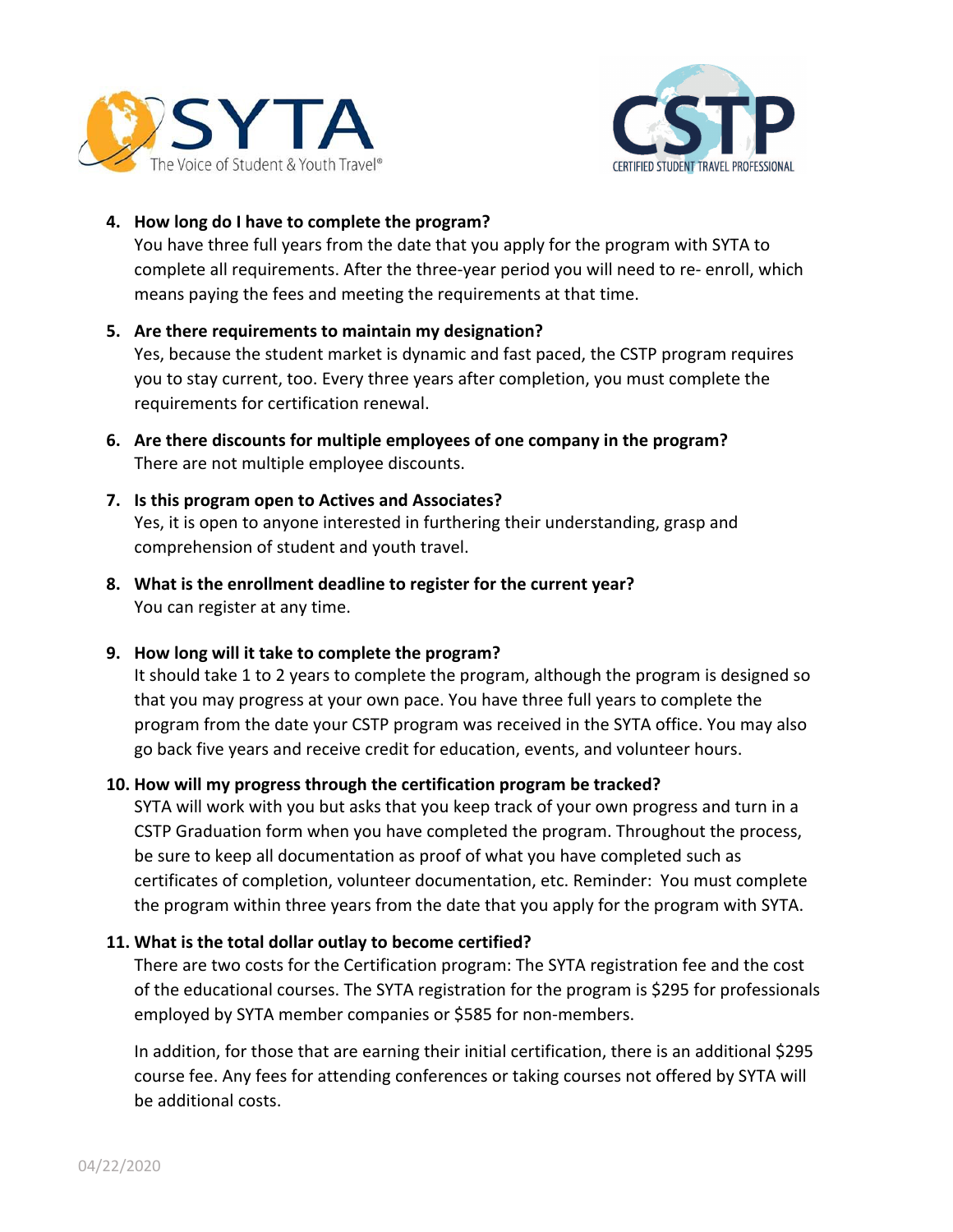



# **General Program Questions**

**1. Does the member company or individual receive the CSTP designation? Who is allowed to use the designation?**

The certification is awarded to the individual, not the company—even if the program is paid for by the company. Companies can, however, promote the fact that they employ one or more CSTP graduates. To find out about a company certification, click here.

**2. Do I have to be an employee of an approved member of SYTA in order to complete the course?**

You do not have to be an employee of an approved member of SYTA.

**3. What if I change my job to a non-SYTA member company?**

Individuals apply for the program, not organizations. Once enrolled, the participant continues their enrollment (during the three-year enrollment period) regardless of where they work or how often they have changed jobs.

**a. If I change jobs after enrolling in the program can the application fees be transferred to someone else?**

No. The enrollment is for the individual not who pays the fees.

**b. If I change jobs and move to another company after enrollment in the program do I have to reimburse my former company?**

That is between you and your employer/former employer.

- **c. Is there a graduation ceremony? If yes, when and where?** Yes! Graduates that have completed the program by May 31 of each year will be recognized at the annual SYTA Annual Conference held in August every year.
- **d. Do I receive a Certificate and a Logo which I can use on my business card and on correspondences?**

Absolutely!

**e. Are all fees due at one time?**

For 2020, we are requiring a \$50 enrollment fee be paid at the time of application then, within one year, the balance should be paid. SYTA can take a check or credit card.

#### **f. Is my application fee tax deductible?**

Fees paid by companies are generally deductible as business expenses. Check with your tax consultant to be sure.